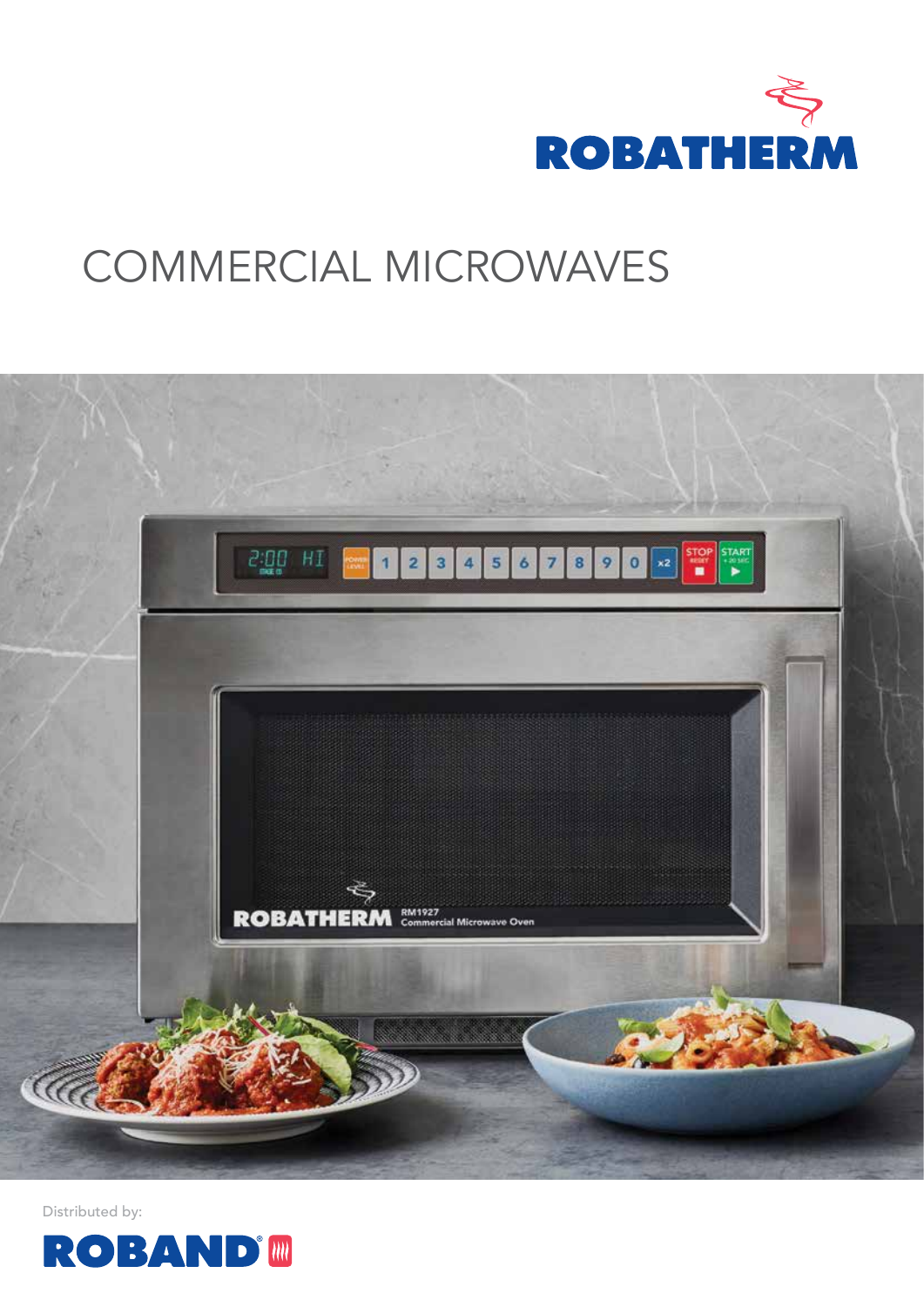

### A Microwave to suit your business

Roband Australia proudly presents its range of Robatherm Microwaves, carefully sourced, tested and selected by Roband to meet the demanding needs of Australian commercial kitchens.

Our simple to understand range extends from single magnetron light duty models handling the everyday requirements of a commercial kitchen, through to heavy duty dual magnetron models providing busier outlets with efficient, high-volume output throughout the day. All models are programmable and feature easy, intuitive touch button operation. They are all constructed of stainless steel and feature a ceramic base.

Specified with the most trusted commercial magnetrons, proven quality components and backed by Roband Australia's highly regarded after sales support, you can be confident purchasing a Robatherm Commercial Microwave.

Light and medium duty models are covered by a 1 year parts and labour warranty, whilst the heavy duty options are covered by a 2 year parts and 1 year labour warranty.

## What makes a Robatherm Microwave so great?

All Robathem microwaves are designed and built to withstand the high demands placed on them in commercial environments. Robatherm microwave models all feature:

- Programmable menus with multi-staged cooking for efficient, consistent results
- Consistant and even cooking / heating ensuring quality results for your customers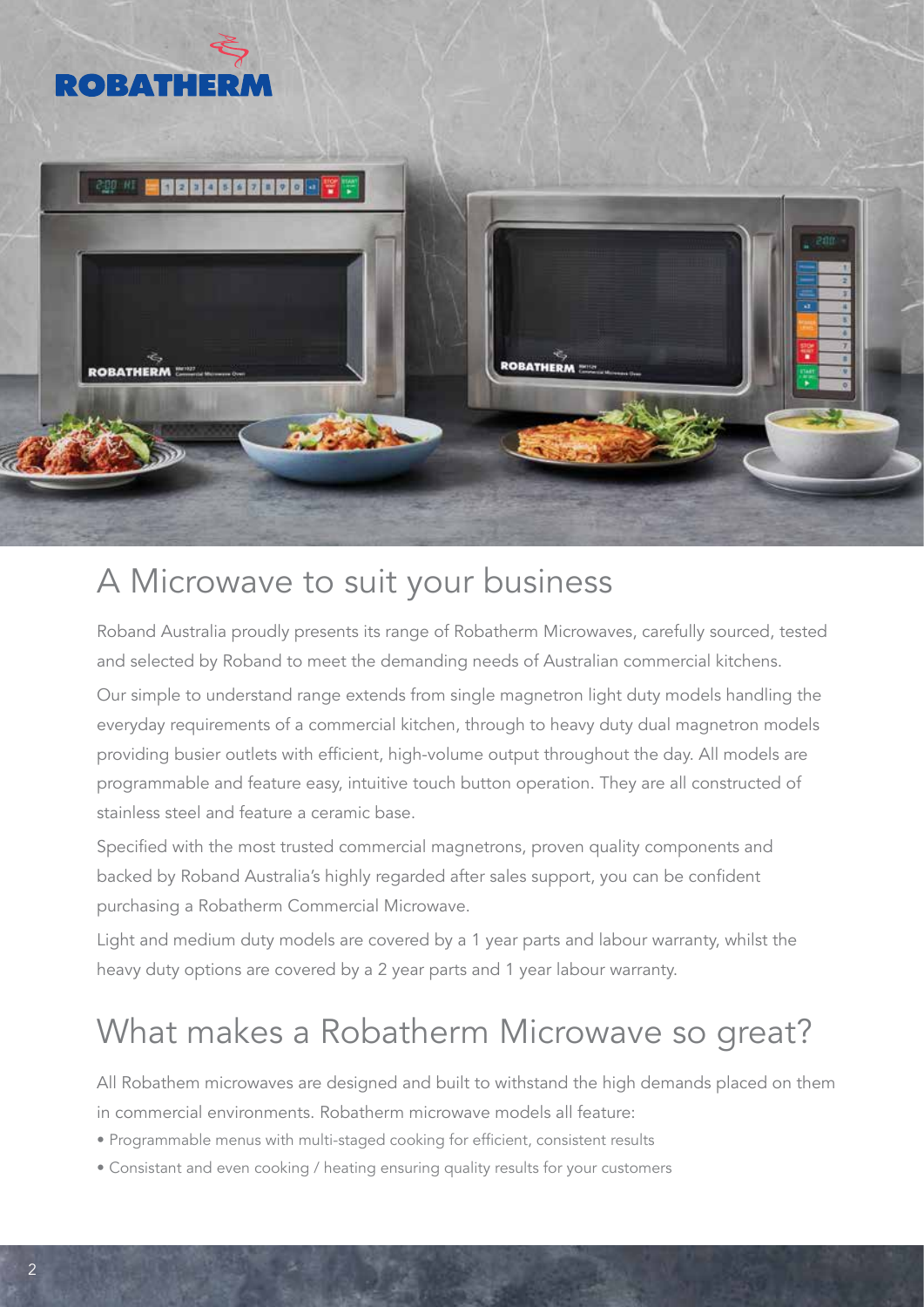

- Capable of back to back cooking without performance degradation
- Robust construction and components to withstand continuous loads, coupled with a heavy duty cooling system for longevity
- A static ceramic base (no turntable)
	- Easier to clean
	- More even cooking when combined with the internal stirrer/s
	- Accommodates larger plates and dishes
- Higher power than domestic microwaves for faster cooking times and more efficient service
- Internal concealed and protected stirrer/s that effectively distribute the microwaves to the food
- Commercial sizes to suit the needs of different outlets





Even cooking and heating results

- 4 Models for all commercial needs:
- 10 Amp and 15 Amp
- $171.27$   $201$ • 4 sizes (17L, 27L, 29L and 34L) • 4 sizes (17L, 27L, 29L and 34L)
- Suits all commercial kitchens Suits all commercial kitchens

\* Double glazed glass doors in RM1129, RM1927 & RM2117 only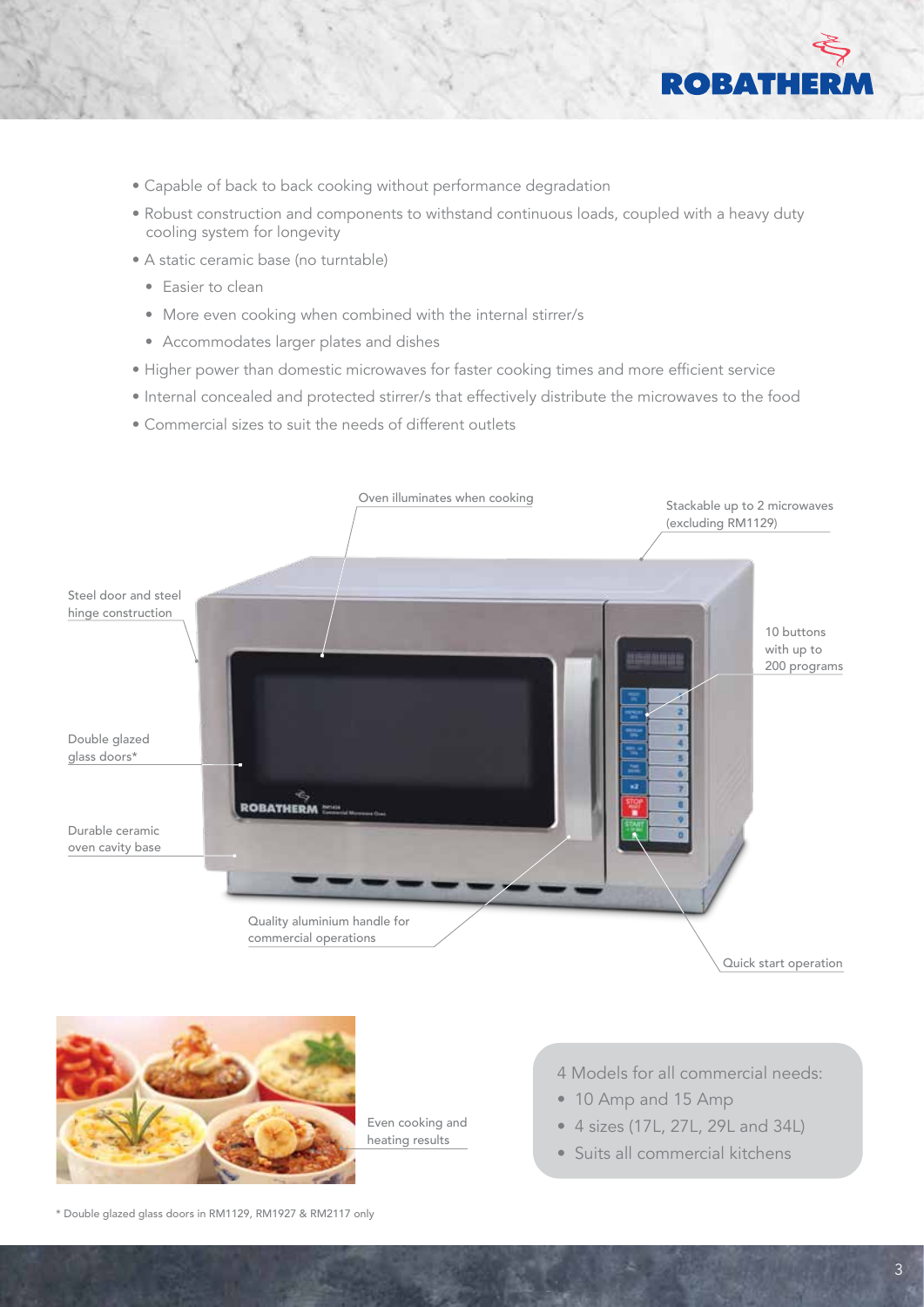## **ROBATH**

## It's what you don't see that counts...

Robatherm microwaves have undergone extensive testing to achieve consistent, even cooking and heating results. Furthermore, the construction of the microwave includes steel door and door hinge construction, double

glazed doors (RM1129, RM1927 & RM2117), ceramic oven cavity base and a quality aluminium door handle, all contributing to the durable, high quality standard expected of any product supplied by Roband Australia.

## Commercial Microwave Oven Light Duty

### Model RM1129

- Single magnetron, 29 litres
- Suitable for small cafés, takeaways & foodservice outlets

| <b>Specifications</b>                                  |            |  |
|--------------------------------------------------------|------------|--|
| Input Power                                            | 1600 Watts |  |
| Output Power                                           | 1100 Watts |  |
| Oven Capacity                                          | 29 Litres  |  |
| Oven Cavity (W x D x H) $350 \times 357 \times 226$ mm |            |  |
| External Dimensions (W x D x H)                        |            |  |
| (includes handle and standoff) 542 x 461 x 329 mm      |            |  |

Net Weight Approx. 18 Kg

- 20 pre-programmed menus for multi-stage cooking
- 1 year parts and labour warranty
- 10A plug



### Commercial Microwave Oven Medium Duty

#### Model RM1434

- Single magnetron, 34 litres
- Suitable for cafés, takeaways & other outlets
- 10 pre-programmed menus for multi-stage cooking, can be increased to 100 programs

### Specifications

| 1900 Watts                                             |  |  |  |
|--------------------------------------------------------|--|--|--|
| 1400 Watts                                             |  |  |  |
| 34 Litres                                              |  |  |  |
| Oven Cavity (W x D x H) $370 \times 385 \times 230$ mm |  |  |  |
| External Dimensions (W x D x H)                        |  |  |  |
| (includes handle and standoff) 553 x 488 x 343 mm      |  |  |  |
| Approx. 20 Kg                                          |  |  |  |
|                                                        |  |  |  |

- Stackable, up to 2 microwaves
- 1 year parts and labour warranty

• 10A plug



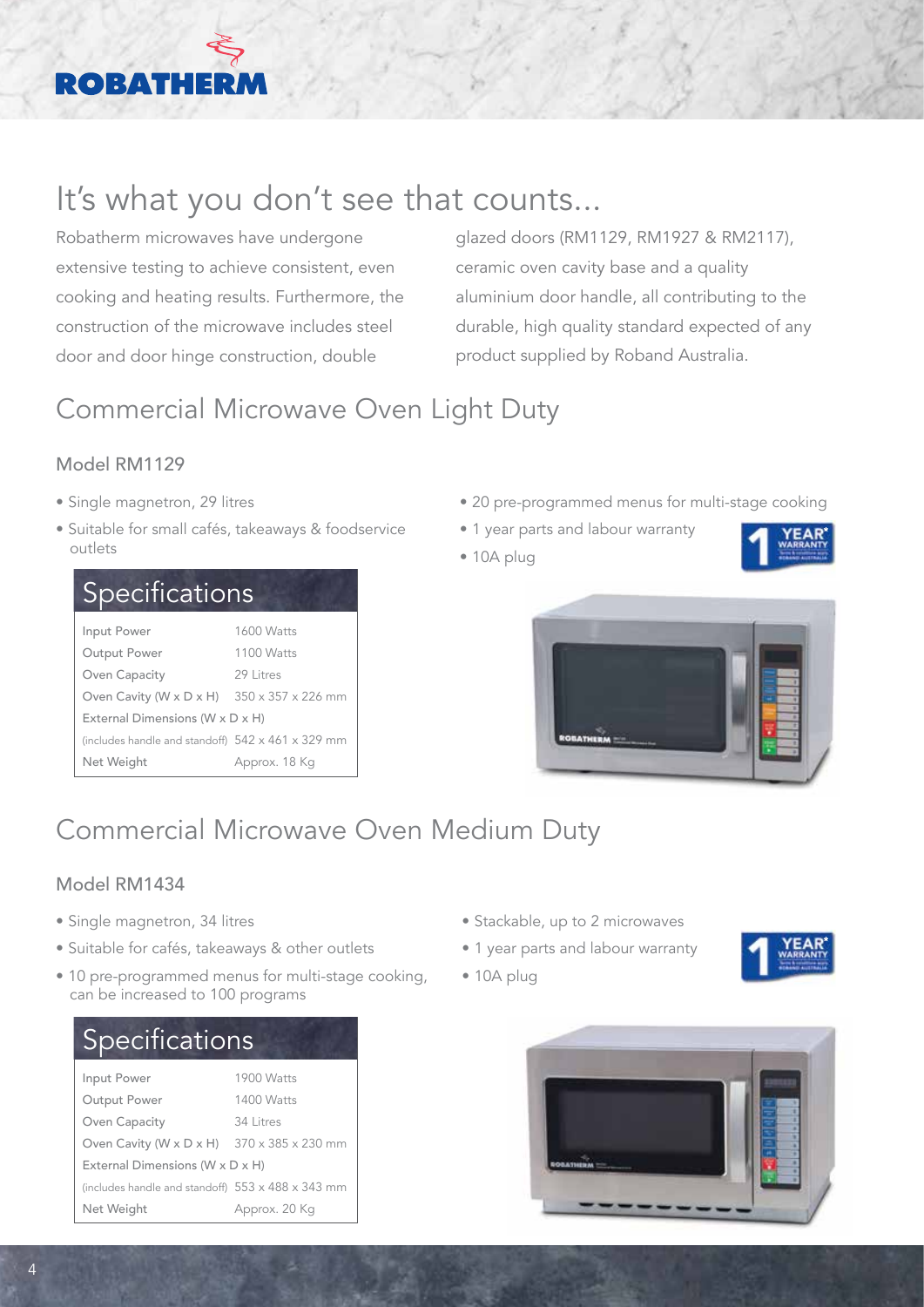

### Commercial Microwave Ovens Heavy Duty

#### Model RM1927

- Dual magnetron, 27 litres
- Suitable for busy foodservice outlets or QSR's (Quick Service Restaurants)
- Store up to 10 pre-programmed menus for multi-stage cooking. Can be increased up to 200 Programs

| Specifications                                                         |  |  |
|------------------------------------------------------------------------|--|--|
| 3000 Watts                                                             |  |  |
| 1900 Watts                                                             |  |  |
| 27 Litres                                                              |  |  |
| Oven Cavity (W $\times$ D $\times$ H) 371 $\times$ 372 $\times$ 199 mm |  |  |
| External Dimensions (W x D x H)                                        |  |  |
| (includes handle and standoff) 465 x 599 x 370 mm                      |  |  |
| Approx. 34 Kg                                                          |  |  |
|                                                                        |  |  |

#### Model RM2117 - small footprint

- Dual magnetron, 17 litres
- Suitable for busy foodservice outlets or QSR's (Quick Service Restaurants)
- Store up to 10 pre-programmed menus for multi-stage cooking. Can be increased up to 100 Programs

| <b>Specifications</b>                                  |               |  |  |  |
|--------------------------------------------------------|---------------|--|--|--|
| Input Power                                            | 3200 Watts    |  |  |  |
| Output Power                                           | 2100 Watts    |  |  |  |
| Oven Capacity                                          | 17 Litres     |  |  |  |
| Oven Cavity (W x D x H) $330 \times 310 \times 175$ mm |               |  |  |  |
| External Dimensions (W x D x H)                        |               |  |  |  |
| (includes handle and standoff) 420 x 563 x 340 mm      |               |  |  |  |
| Net Weight                                             | Approx. 32 Kg |  |  |  |

- Stackable, up to 2 microwaves
- 2 year parts and 1 year labour warranty
- 15A plug





- Stackable, up to 2 microwaves
- 2 year parts and 1 year labour warranty
- 15A plug



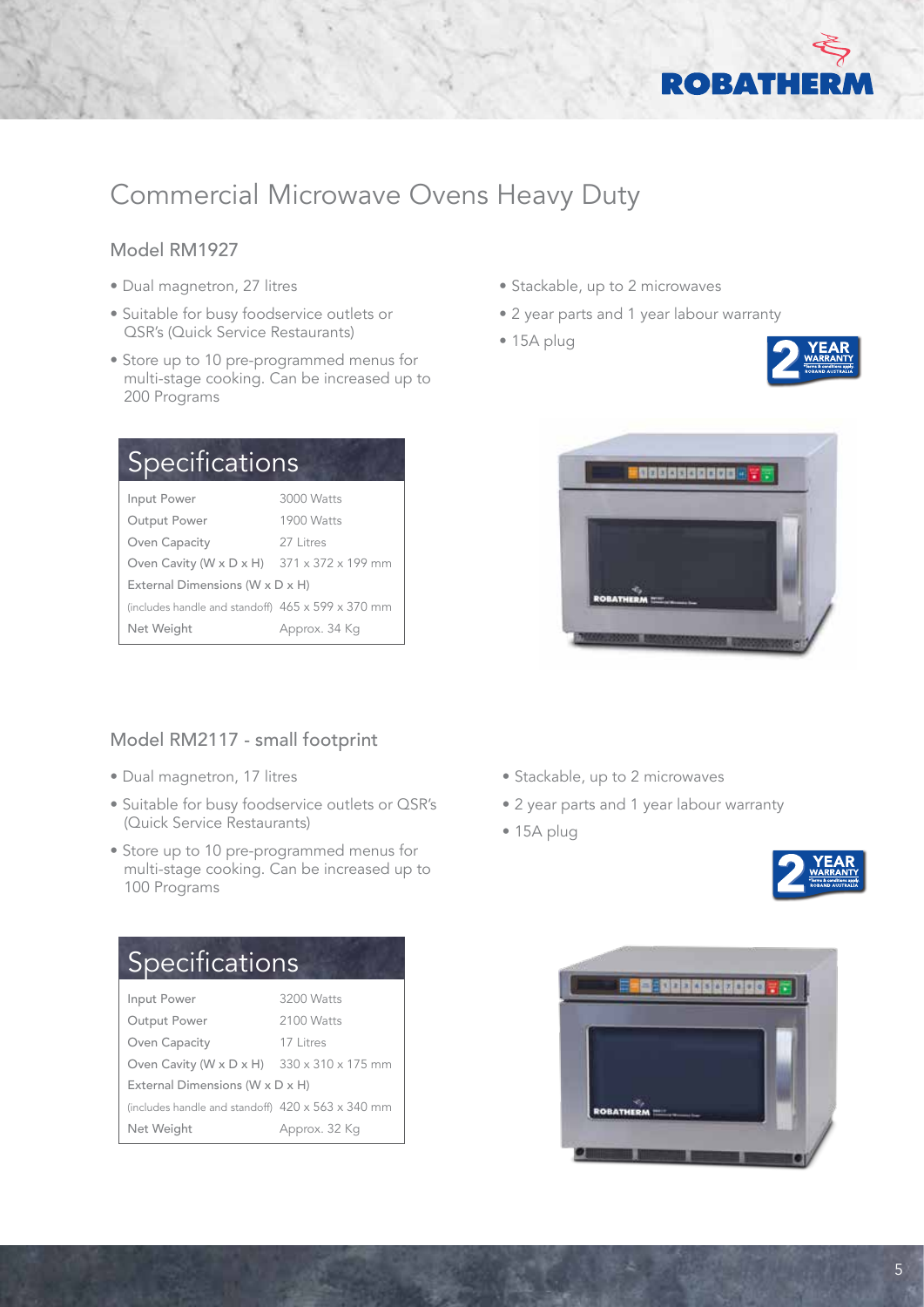### **ROBATHERM**

## Features & Specifications

| <b>DESCRIPTION</b>  |                                          | LIGHT DUTY COMMERCIAL MICROWAVE OVEN            | MEDIUM DUTY COMMERCIAL MICROWAVE OVEN                                                   |
|---------------------|------------------------------------------|-------------------------------------------------|-----------------------------------------------------------------------------------------|
| <b>MODEL NUMBER</b> |                                          | <b>RM1129</b>                                   | <b>RM1434</b>                                                                           |
| Suited to           | Type of<br>Establishment                 | Small Cafés   Takeaways   Foodservice Outlets   | Cafés   Takeaways   Other Outlets                                                       |
|                     | Output                                   | Smaller volume                                  | Moderate volume                                                                         |
| w<br>Operation      | Machine duty                             | Light                                           | Medium                                                                                  |
|                     | Stackable                                | <b>No</b>                                       | Yes, up to 2 machines                                                                   |
|                     | Magnetron                                | Single                                          | Single                                                                                  |
|                     | <b>Internal Capacity</b>                 | 29 Litre                                        | 34 Litre                                                                                |
|                     | Internal Light                           | Yes                                             | Yes                                                                                     |
|                     | Programs                                 | 20 pre-programmed menus for multi-stage cooking | 10 pre-programmed menus for multi-stage cooking.<br>Can be increased up to 100 programs |
| ons                 | <b>External Dimensions</b><br>Width      | 542 mm                                          | 553 mm                                                                                  |
|                     | <b>External Dimensions</b><br>Depth      | 461 mm                                          | 488 mm                                                                                  |
|                     | <b>External Dimensions</b><br>Height     | 329 mm                                          | 343 mm                                                                                  |
|                     | Oven capacity                            | 29 Litres                                       | 34 Litres                                                                               |
|                     | Oven capacity<br>$(W \times D \times H)$ | 350 x 357 x 226 mm                              | 370 x 385 x 230 mm                                                                      |
| Specificati         | Input power                              | 1600 Watts                                      | 1900 Watts                                                                              |
|                     | Output power                             | 1100 Watts                                      | 1400 Watts                                                                              |
|                     | Current                                  | 10 Amp plug                                     | 10 Amp plug                                                                             |
|                     | Voltage (AC)                             | 230 Volts AC ~ 50Hz                             | 230 Volts AC ~ 50Hz                                                                     |
|                     | Net weight                               | 18 kg                                           | 20 kg                                                                                   |
|                     | Warranty                                 | 1 year parts and labour*                        | 1 year parts and labour*                                                                |
|                     |                                          |                                                 |                                                                                         |





Page 4 Page 4

6 For more information on selecting the right Robatherm Commercial Microwave Oven for your business go to: www.roband.com.au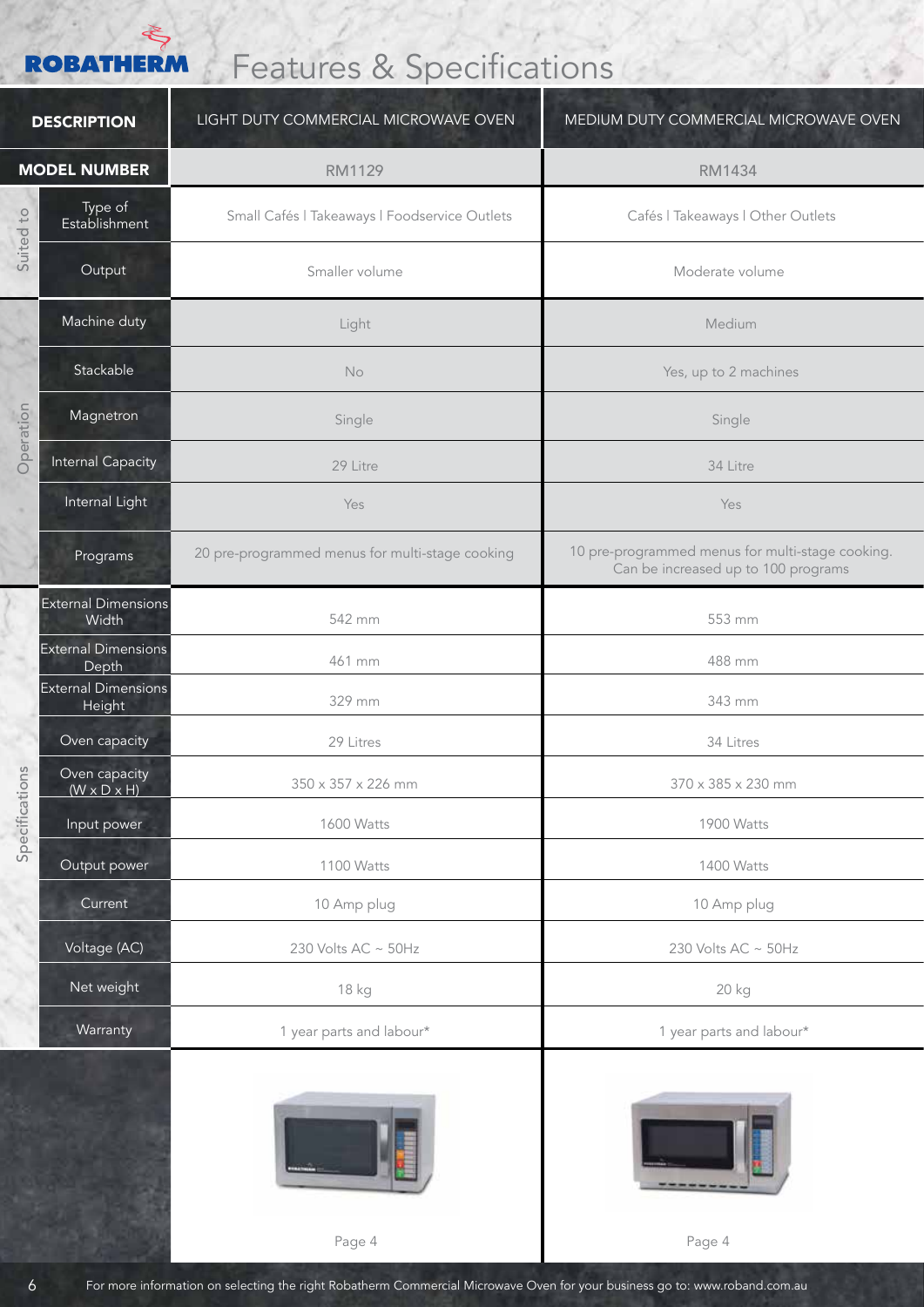Exclusively distributed by:

**ROBAND®** 

| HEAVY DUTY COMMERCIAL MICROWAVE OVEN                                                    | HEAVY DUTY COMMERCIAL MICROWAVE OVEN                                                     |
|-----------------------------------------------------------------------------------------|------------------------------------------------------------------------------------------|
| <b>RM1927</b>                                                                           | RM2117 - small footprint                                                                 |
| Busy Foodservice Outlets   QSR's (Quick Service Restaurants)                            | Busy Foodservice Outlets   QSR's (Quick Service Restaurants)                             |
| High volume                                                                             | High volume                                                                              |
| Heavy                                                                                   | Heavy                                                                                    |
| Yes, up to 2 machines                                                                   | Yes, up to 2 machines                                                                    |
| Dual                                                                                    | Dual                                                                                     |
| 27 Litre                                                                                | 17 Litre                                                                                 |
| Yes                                                                                     | Yes                                                                                      |
| 10 pre-programmed menus for multi-stage cooking.<br>Can be increased up to 200 programs | 10 pre-programmed menus for multi-stage cooking.<br>Can be increased up to 100 programs. |
| 465 mm                                                                                  | 420 mm                                                                                   |
| 599 mm                                                                                  | 563 mm                                                                                   |
| 370 mm                                                                                  | 340 mm                                                                                   |
| 27 Litres                                                                               | 17 Litres                                                                                |
| $371 \times 372 \times 199$ mm                                                          | 330 x 310 x 175 mm                                                                       |
| 3000 Watts                                                                              | 3200 Watts                                                                               |
| 1900 Watts                                                                              | 2100 Watts                                                                               |
| 15 Amp plug                                                                             | 15 Amp plug                                                                              |
| 230 Volts AC $\sim$ 50Hz                                                                | 230 Volts AC ~ 50Hz                                                                      |
| 34 kg                                                                                   | 32 kg                                                                                    |
| 2 year parts and 1 year labour*                                                         | 2 year parts and 1 year labour*                                                          |
|                                                                                         |                                                                                          |



Ī



Page 5 Page 5 Page 5 Page 5 Page 5 Page 5 Page 5 Page 5 Page 5 Page 5 Page 5 Page 5

7